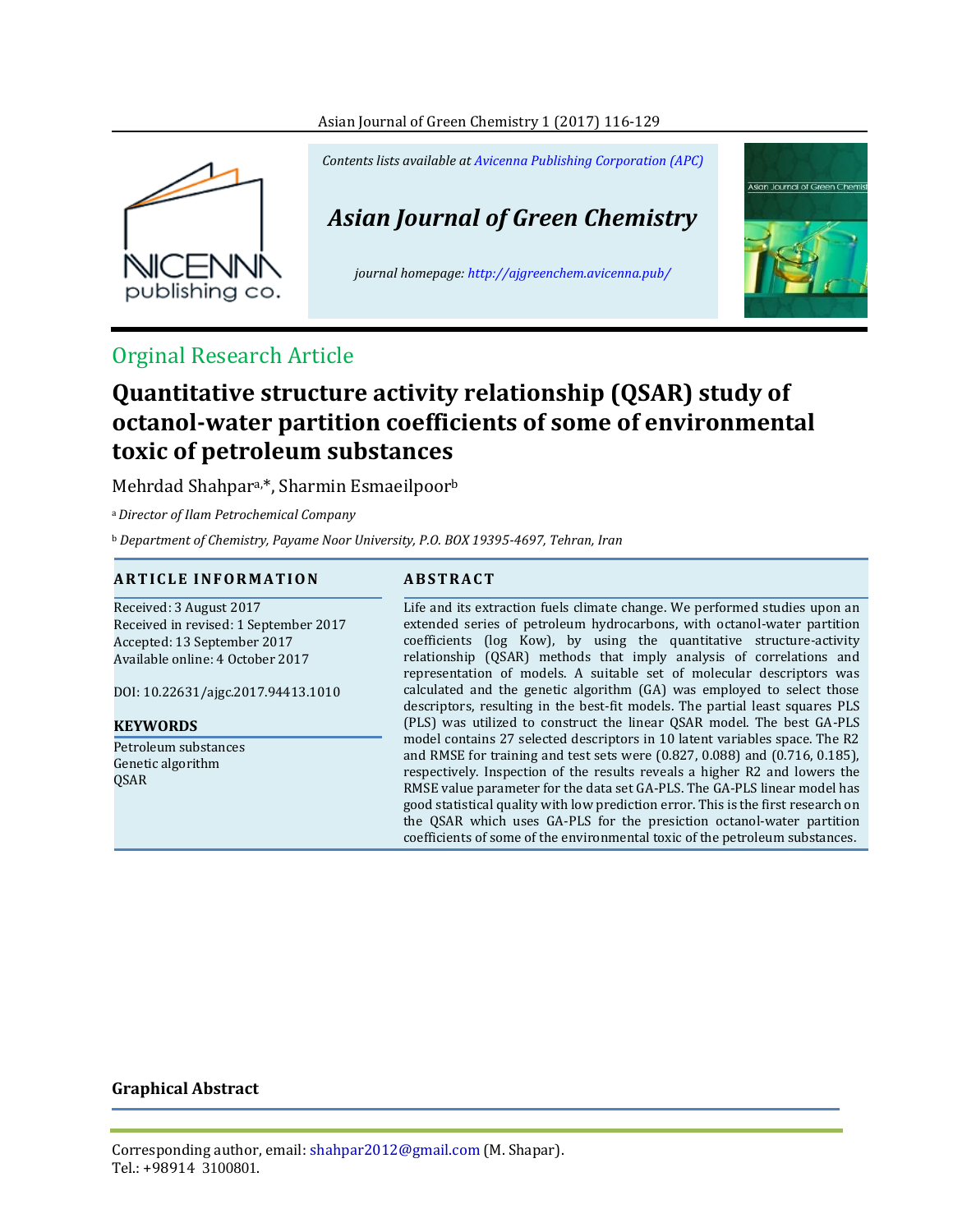

#### **Introduction**

Petroleum hydrocarbon (PHC) is often used as a general term to describe a mixture of various organic compounds, mostly pure hydrocarbons, but also including low-polarity hetero-substituted saturates and aromatics, found in crude oil, bitumen and coal. Petroleum hydrocarbons are typically grouped by structure: saturates, olefins, aromatics, polar compounds (a wide variety of compounds containing sulfur, oxygen and nitrogen), and asphaltenes [1, 2].

Due to their derivation from the natural crude oils and the refining processes used in their production, petroleum substances are complex mixtures of hydrocarbons and various compositions. Reflecting the properties of the constituent hydrocarbons, they are hydrophobic and exhibit low solubility in water. However, since the individual hydrocarbon components vary considerably in molecular weight or 'carbon number', and also vary in their degree of unsaturation, the individual hydrocarbons exhibit a range of water solubility. When adding incremental amounts of a complex petroleum substance in water, a point will be reached at which the solubility limit of the least soluble component is exceeded and the remaining components will then partition between the water and the undissolved hydrocarbon phase. As a result, the composition of the total dissolved hydrocarbons will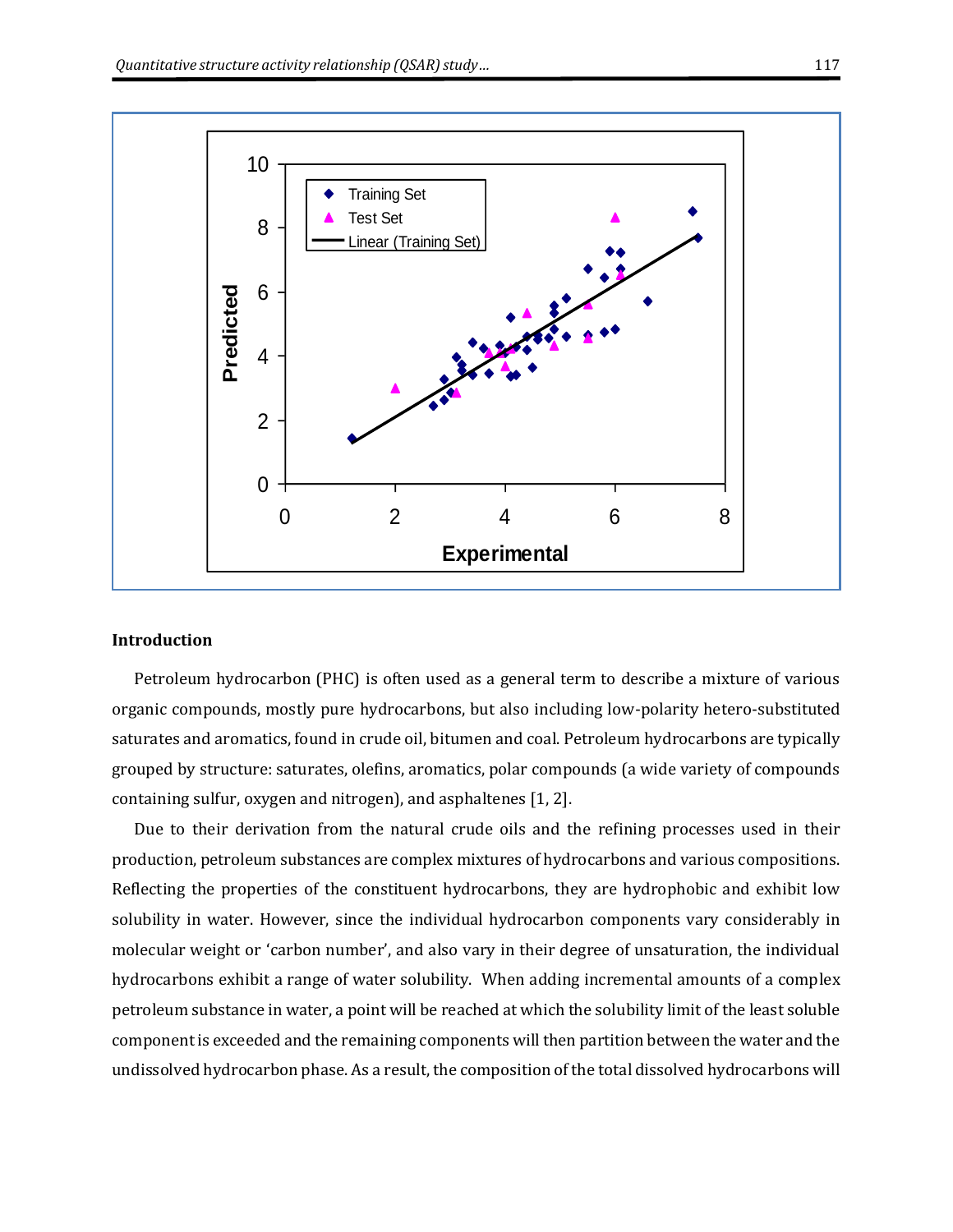be different from the composition of the parent substance. Thus, the strict definition of 'water solubility' does not apply to petroleum substances [3].

As well as being hydrophobic, hydrocarbons are lipophilic, resulting in high octanolwater partition coefficients (or log K<sub>ow</sub> values). Hydrocarbons cause toxicity in aquatic organisms by a mechanism referred to as 'non-polar narcosis', or 'general' (non-specific) toxicity [3]. The values of log K<sub>ow</sub> for individual hydrocarbons increase with increasing carbon number within homologous series of generic types. Substances with the same carbon number show decreasing  $log K<sub>ow</sub>$  values with increasing levels of unsaturation. Quantitative structure activity relationships (QSAR), relating log K<sub>ow</sub> values of single hydrocarbons to toxicity, show that water solubility decreases more rapidly with increasing  $K_{ow}$  than does the concentration causing effects [4]. This relationship varies somewhat with species, but it follows that there is a  $log K<sub>ow</sub>$  limit for hydrocarbons, above which they will not exhibit acute toxicity; this limit is at a  $\log K_{ow}$  value of about 4 to 5 [3, 4]. It has been confirmed experimentally that for fish and invertebrates, paraffinic hydrocarbons with a carbon number of 10 or higher (log  $K_{ow} > 5$ ) show no acute toxicity and that alkylbenzenes with a carbon number of 14 or greater (log  $K_{ow}$  >5) similarly show no acute toxicity [5]. From these well-demonstrated solubility 'cut-offs' for acute toxicity of hydrocarbon substances, which directly relate to their physico-chemical properties, it is clear that the same should hold for complex petroleum substances. As discussed later, individual components may contribute to the 'total toxicity' of the mixture even if individually, they do not reach a toxic concentration. A number of reports, dealing with QSAR octanol-water partition coefficients calculation of several compounds, have been published in the literature [6-8].

 In particular, GA is frequently used as search algorithms for variable selection in chemometrics and QSAR. GA is a stochastic method to solve the optimization problems defined by fitness criteria, applying the evolution hypothesis of Darwin and different genetic functions, i.e. crossover and mutation [9, 10]. Partial least square (PLS) is the most commonly used multivariate calibration method [11, 12]. PLS regression is a recent technique that generalizes and combines features from principal component analysis and multiple regressions. It is particularly useful when we need to predict a set of dependent variables from a (very) large set of independent variables (i.e., predictors predictors). It originated in the social sciences but became popular first in chemometrics (i.e., computational chemistry) due in part to Herman's son Svante and in sensory evaluation. In the present study, GA-PLS was employed to generate QSAR model that correlate the structure of petroleum substances; with observed K<sub>ow</sub>.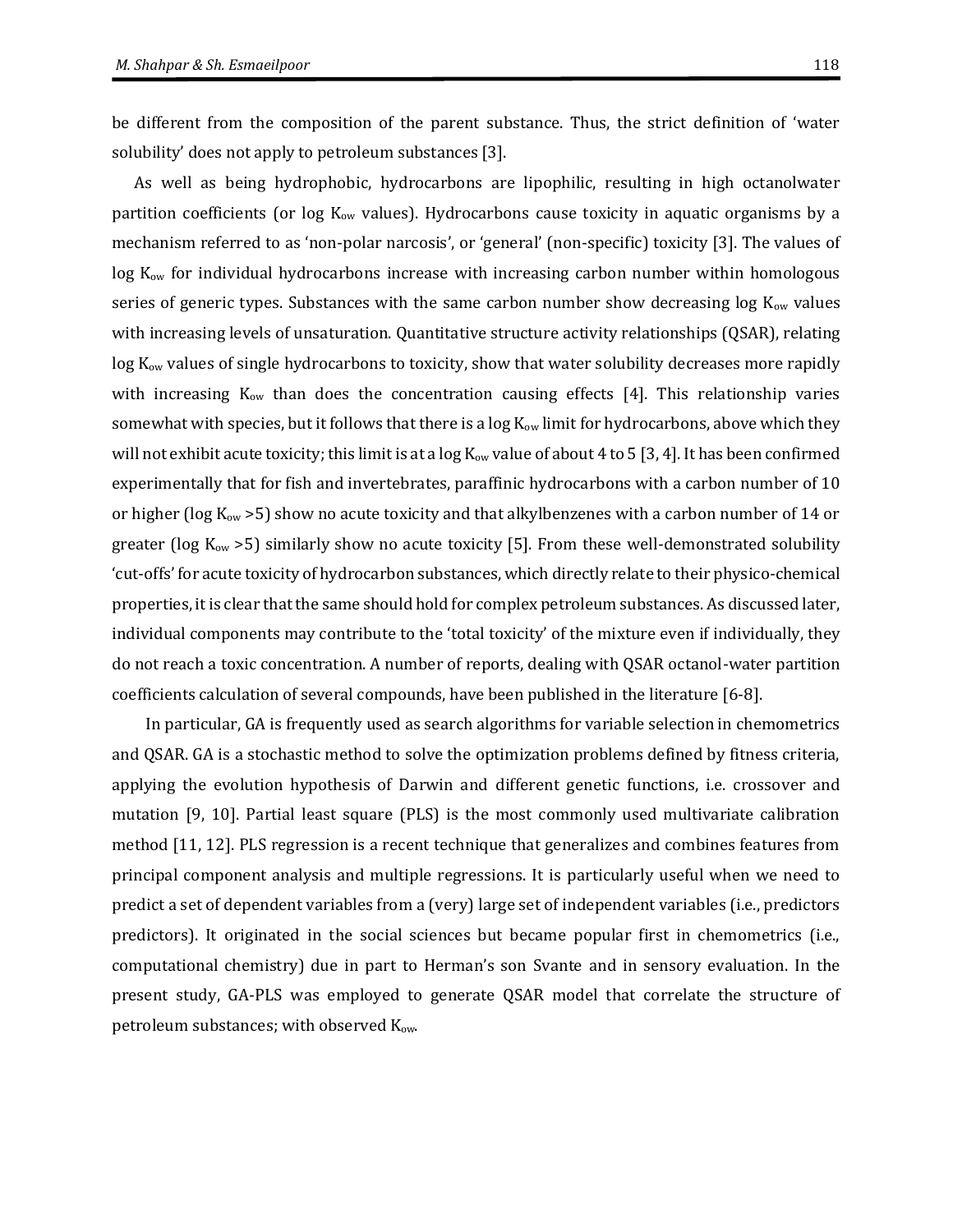#### **Experimental**

#### Data set

The octanol-water partition coefficients (log  $K_{ow}$ ) of the 52 environmental toxic of petroleum substances was taken from literature [13] is shown in Table 1. Schem 1 shows Chemical Structure of a few petroleum substances.

#### Selection of descriptors

All structures were drawn with the HyperChem software (version 6). Optimization of molecular structures was carried out by semi-empirical AM1 method using the Fletcher-Reeves algorithm until the root mean square gradient of 0.01 was obtained. Since the calculated values of the electronic features of molecules will be influenced by related conformation. In the current research an attempt was made to use the most stable conformations. Some electronic descriptors such as polarizability, dipole moment and orbital energies of LUMO and HOMO were calculated by the HyperChem software. Also optimized structures were used to calculate 1497 descriptors by DRAGON software version 3.

 One of the challenging parts in developing models is choosing suitable parameters encoding different aspects of the molecular structure. A large number of structural descriptors can be calculated using existing software's such as dragon. However, nowadays the main problem is choosing the most adequate and interpretable parameters needed for developing the models among a large number of them. To reduce the original pool of descriptors to an appropriate size, objective descriptor reduction was performed using various criteria. Reducing the pool of descriptors eliminates those descriptors which contribute either no information or whose information content is redundant with that of other descriptors present in the pool. Any descriptor that had identical or zero values for greater than 90% of the compounds was eliminated.

| Entry | Name<br><b>Training Set</b> | Kow |
|-------|-----------------------------|-----|
|       | 2,3 dimethylheptane         | 4.6 |
| 2     | n-nonane                    | 4.8 |
| 3     | Pentamethylheptane          | 5.9 |
| 4     | Dimethyldecane              | 6.0 |
| 5     | n-dodecane                  | 6.1 |
| 6     | dodecane                    | 7.4 |
| 7     | Cyclohexane                 | 3.4 |
| 8     | Decalin (cis)               | 1.2 |

| Table 1. The data set and the corresponding observed K <sub>ow</sub> value |  |  |  |
|----------------------------------------------------------------------------|--|--|--|
|----------------------------------------------------------------------------|--|--|--|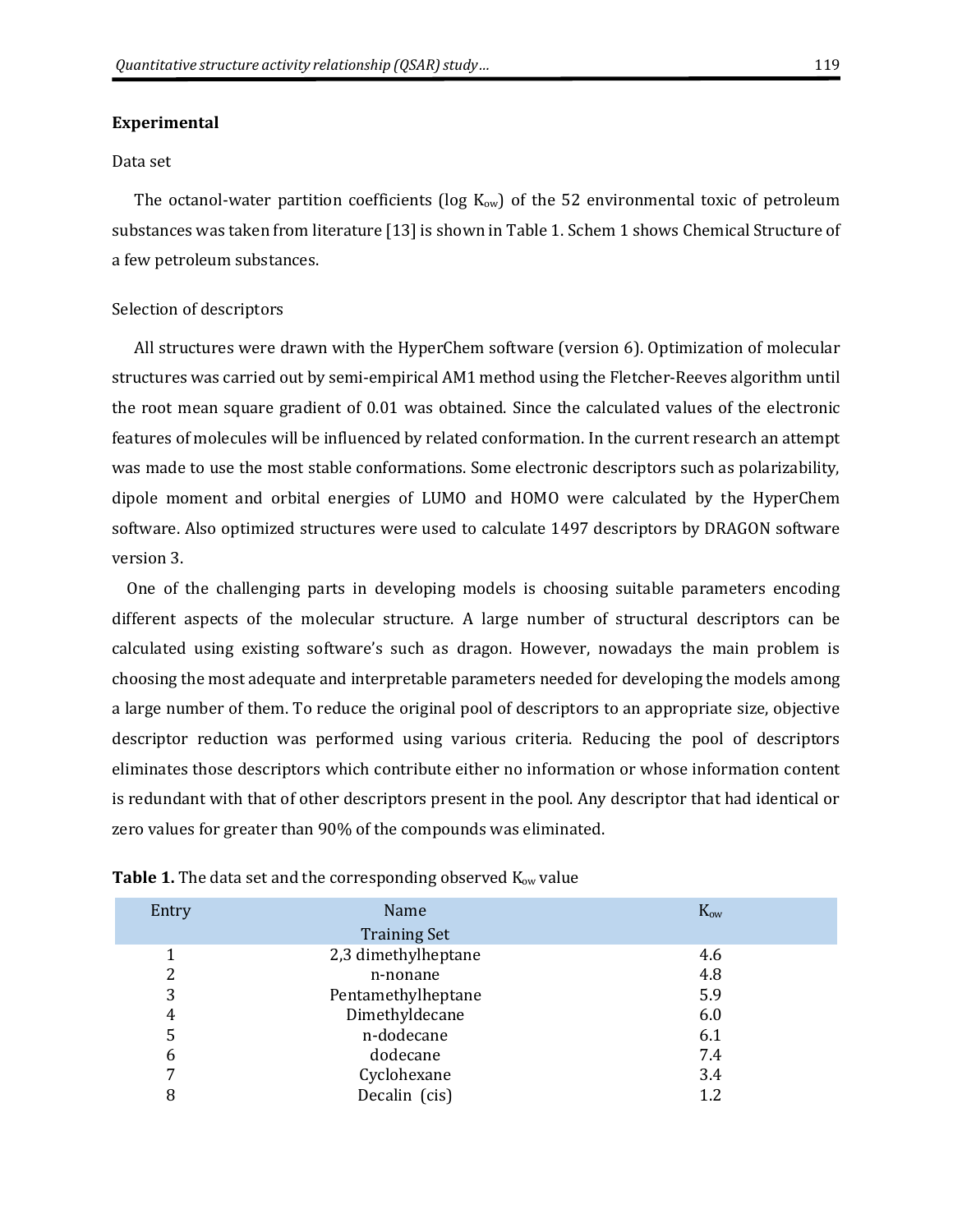| 9  | Decalin (trans)         | 4.2 |
|----|-------------------------|-----|
| 10 | 135 trimecyclohexane    | 4.4 |
| 11 | toluene                 | 2.7 |
| 12 | styrene                 | 2.9 |
| 13 | Ethyl benzene           | 3.0 |
| 14 | p-xylene                | 3.1 |
| 15 | m-xylene                | 3.2 |
| 16 | Methyl styrene          | 3.4 |
| 17 | 1,3,5 trimethylbenzene  | 3.6 |
| 18 | isopropyl benzene       | 3.7 |
| 19 | diphenyl methane        | 4.0 |
| 20 | m-diethylbenzene        | 4.1 |
| 21 | diisopropyl benzene     | 4.9 |
| 22 | phenyl-xylylmethane     | 5.1 |
| 23 | m-terphenyl             | 5.5 |
| 24 | diethylbiphenyl         | 5.8 |
| 25 | dibenzyltoluene         | 6.6 |
| 26 | acenaphthylene          | 2.9 |
| 27 | naphthalene             | 3.2 |
| 28 | methylnaphthalene       | 3.9 |
| 29 | isopropylnaphthalene    | 4.6 |
| 30 | propylnaphthalene       | 4.9 |
| 31 | triisopropylnaphthalene | 7.5 |
| 32 | fluorene                | 4.1 |
| 33 | acenapthene             | 4.2 |
| 34 | dibenzothiophene        | 4.4 |
| 35 | phenanthrene            | 4.5 |
| 36 | fluoranthene            | 4.9 |
| 37 | me-phenanthrene         | 5.1 |
| 38 | benzo(a)anthracene      | 5.5 |
| 39 | chrysene                | 5.8 |
| 40 | benzo(a)pyrene          | 6.1 |

|        | <b>Training Set</b>          |     |
|--------|------------------------------|-----|
|        | 2,2,4,6,6 pentamethylheptane | 6.0 |
| າ<br>∠ | Tetrahydronaphthalene        | 4.0 |
| 3      | o-xylene                     | 3.1 |
| 4      | benzene                      | 2.0 |
| 5      | 1,3,5-trimethylbenzene       | 3.7 |
| 6      | biphenyl                     | 4.1 |
|        | o-terphenyl                  | 5.5 |
| 8      | ethylnaphthalene             | 3.9 |
| 9      | diisopropylnaphthalene       | 6.1 |
| 10     | anthracene                   | 4.4 |
| 11     | pyrene                       | 4.9 |
| 12     | me-phenanthrene              | 5.5 |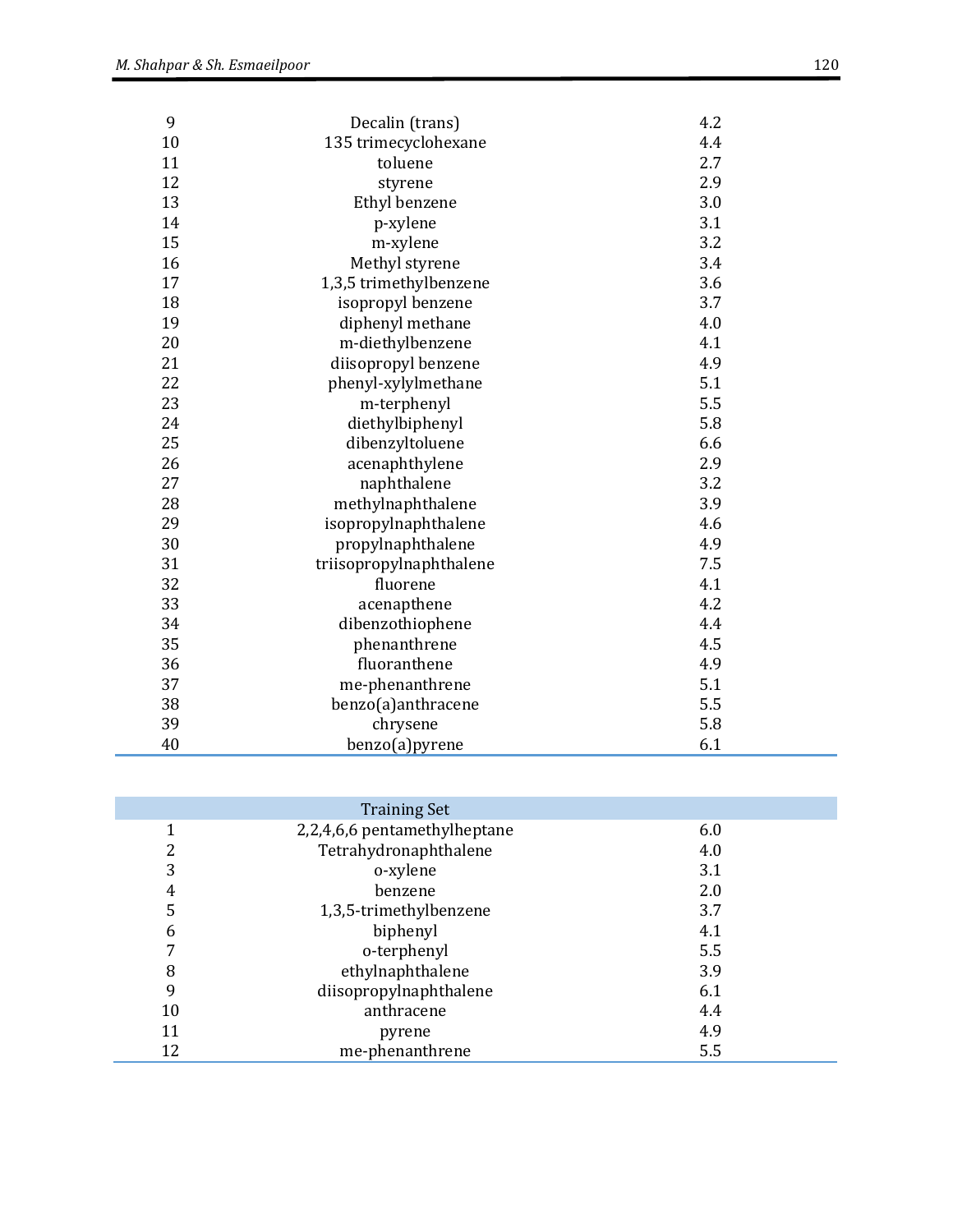

Computer hardware and software

All calculations were run on a HP Laptop computer with AMD Turion 64X2 processor with windows XP operating system. The optimizations of molecular structures were done by the HyperChem 7.0 (AM1 method) and descriptors were calculated by Dragon Version 3.0 software's. Cross validation, GA-PLS and other calculation were performed in the MATLAB (Version 7, Mathworks, Inc.) environment.

#### Genetic algorithm

Genetic algorithm is a stochastic method to solve the optimization problems, defined by fitness criteria applying to the evolution hypothesis of darwin and different genetic functions, i.e., crossover and mutation. Compared to the traditional search and optimization procedures, GA is robust, global and generally more straightforward to apply to situations where there is little or no a priori knowledge about the process to be controlled. Since GA does not require derivative information or a formal initial estimate of the solution region and because of the stochastic nature of the search mechanism, it is capable to search the entire solution space with a greater probability of finding the global optimum.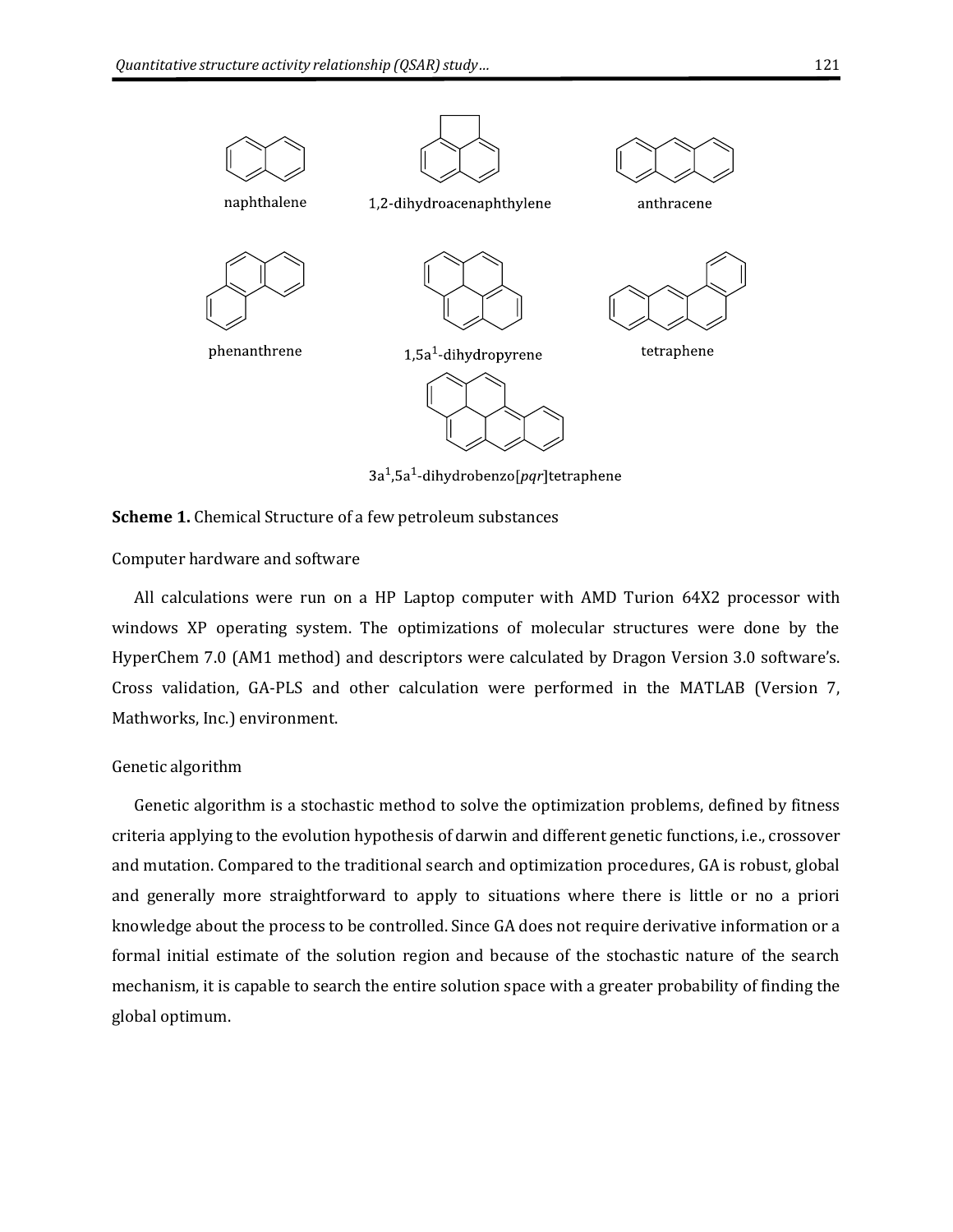Partial least squares

PLS is a linear multivariate method for relating the process variables *X* with responses *Y*. PLS can analyze data with strongly collinear, noisy, and numerous variables in both *X* and *Y* [19]. PLS reduces the dimension of the predictor variables by extracting factors or latent variables that are correlated with *Y* while capturing a large amount of the variations in *X*. This means that PLS maximizes the covariance between matrices *X* and *Y*. In PLS, the scaled matrices *X* and *Y* are decomposed into score vectors (t and  $u$  ), loading vectors (  $p$  and  $q$  ), and residual error matrices (  $E$  and  $F$  ):

$$
X = \sum_{i=1}^{a} t_i p_i^T + E
$$
  
\n
$$
Y = \sum_{i=1}^{a} u_i q_i^T + F
$$
\n(1)

Where  $a$  is the number of latent variables. In an inner relation, the score vector  $t$  is linearly regressed against the score vector u.

$$
U_i = b_i t_i + h_i \tag{2}
$$

Where b is regression coefficient that is determined by minimizing the residual *h*. It is crucial to determine the optimal number of latent variables and cross validation is a practical and reliable way to test the predictive significance of each PLS component. There are several algorithms to calculate the PLS model parameters. In this work, the NIPALS algorithm was used with the exchange of scores [12].

#### *N*-octanol/water partition coefficient

*N*-octanol/water partition coefficient (K**ow**) is defined as the ratio of the concentration of a chemical in *n*-octanol and water at equilibrium at a specified temperature.

$$
K_{ow} = \text{Concentration in Octanol} / \text{Concentration in water}
$$
 (3)

Values of  $K_{ow}$  are unitless and usually expressed as log  $K_{ow}$ , a relative indicator of the tendency of an organic compound to adsorb to soil and living organism. Also effect of ionic strength on the octanol-water partition coefficients is as follows:

$$
KOS (salt) = Kow \times 10 S
$$
 (4)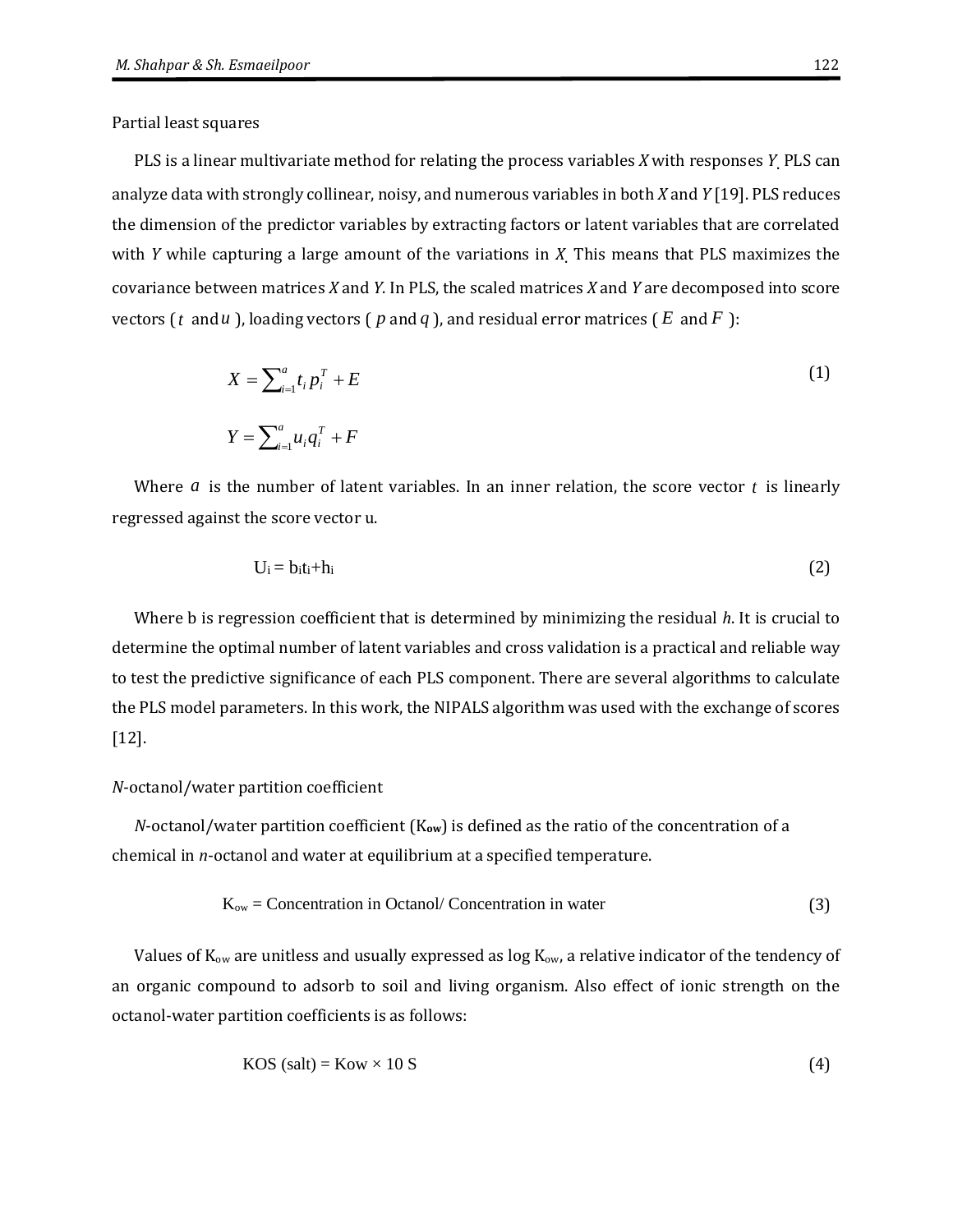Where  $(S)$  is Séchenov constant. Log $K_{ow}$  are generally inversely related to [water solubility](http://www.chemsafetypro.com/Topics/CRA/Water_Solubility.html) and directly proportional to molecular weight of a substance. Under REACH, Kow or logKow is not required for inorganic substances.  $K_{ow}$  or log $K_{ow}$  is a key input parameter in environmental modelling tools to estimate environmental exposure levels.

#### **Results and discussion**

#### Results of the GA-PLS model

To reduce the original pool of descriptors to an appropriate size, the objective descriptor reduction was performed using various criteria. Reducing the pool of descriptors eliminates those descriptors which contribute either no information or whose information content is redundant with other descriptors present in the pool. The remained descriptors were employed to generate the model with the GA-PLS program. The best model is selected on the basis of the highest square correlation coefficient  $(R^2)$  and root mean square error  $(RMSE)$  of prediction and simplicity of the model. These parameters are probably the most popular measure of how well a model fits the data. The best GA-PLS model contains 27 selected descriptors in 10 latent variables space. The  $R^2$  and RMSE for training and test sets were (0.827, 0.088) and (0.716, 0.185), respectively. For this in general, the number of components (Latent variables) is less than number of independent variables in PLS analysis. The PLS model uses higher number of descriptors that allow the model to extract better structural information from descriptors to result in a lower prediction error. The statistical parameters  $R<sup>2</sup>$  and RMSE were obtained for proposed model. Each of the statistical parameters mentioned above were used for assessing the statistical significance of the QSAR model.

Inspection of the results reveals a higher R<sup>2</sup> and lowers RMSE value parameter for the data set GA-PLS. The GA-PLS linear model has good statistical quality with low prediction error. A plot of predicted K<sub>ow</sub> versus experimental K<sub>ow</sub> values by GA-PLS for is shown Figure 1. Obviously, there is a close agreement between the experimental and predicted  $K_{ow}$  and the data represent a very low scattering around a straight line with respective slope and intercept close to one and zero. The key strength of PLS, unlike regression analysis, is their ability to flexible mapping of the selected features by manipulating their functional dependence implicitly. The statistical parameters reveal the high predictive ability of PLS model. The whole of these data clearly displays a significant improvement of the QSAR model consequent to nonlinear statistical treatment. Obviously, there is a close agreement between the experimental and predicted RT and the data represent a very low scattering around a straight line with respective slope and intercept close to one and zero. As can be seen in this section, the PLS is more reproducible octanol-water partition coefficients.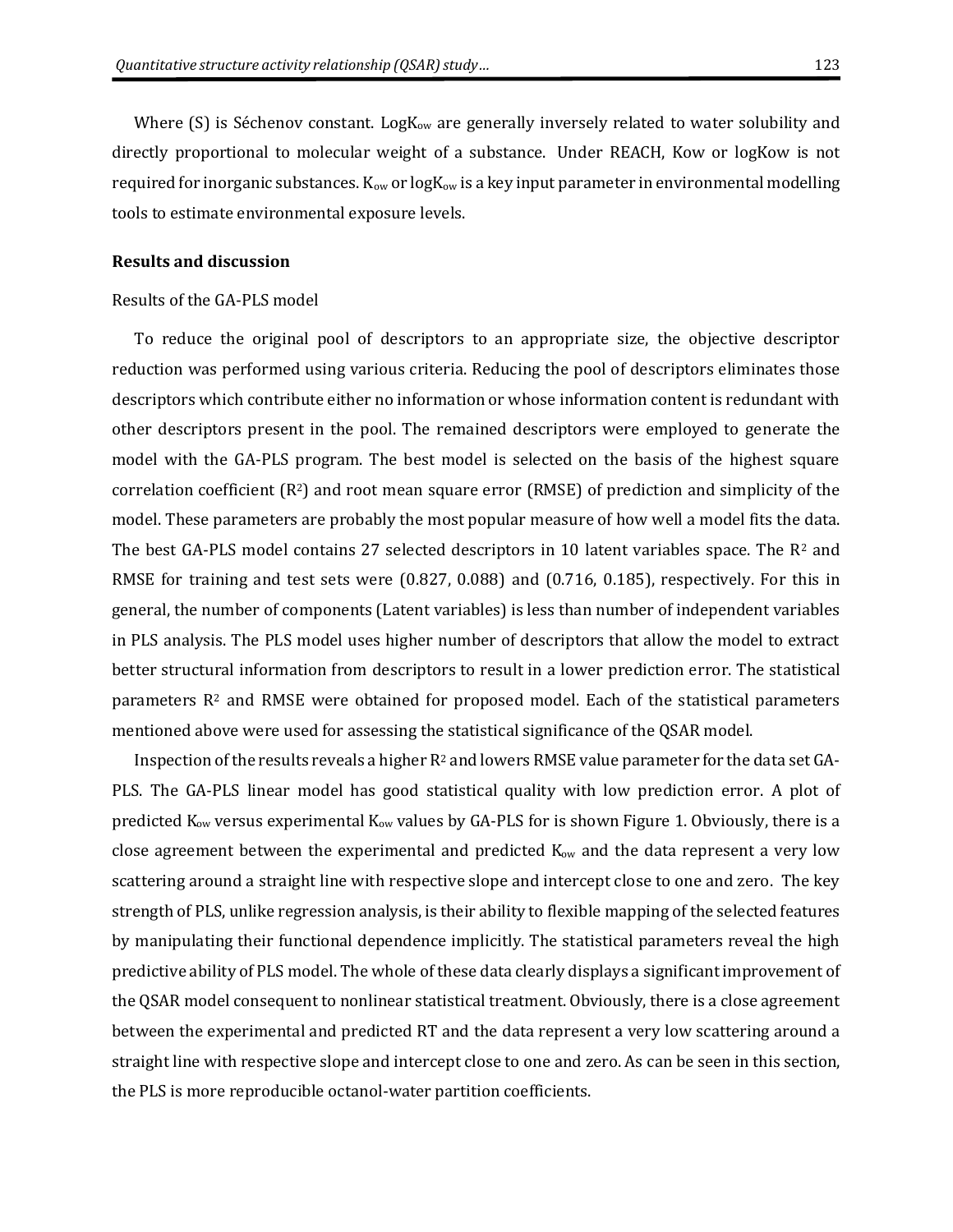

**Figure 1.** Plot of predicted K<sub>ow</sub> obtained by GA-PLS against the experimental values

The  $logK_{ow}$  is a very important parameter for predicting the distribution of a substance in various environmental compartments (water, soil, air, biota, etc). Substances with high  $logK_{ow}$  values tend to adsorb more readily to organic matter in soils or sediments because of their low affinity for water. Chemicals with very high log $K_{ow}$  values (i.e, >4.5) are of greater concern because they may have the potential to bio-concentrate in living organisms. For above reason, n-octanol/water partition coefficient  $(K_{ow})$  is used as a screening test for bio-accumulation test. The assumption behind this is that the uptake of an organic substance is driven by its hydrophobicity. For organic substances with a logK<sub>ow</sub> value below 4.5 it is assumed that the affinity for the lipids of an organism is insufficient to exceed the bio-accumulation criterion i.e. a BCF value of 2000. For some groups of chemicals, such as metals and [surface active compounds,](http://www.chemsafetypro.com/Topics/CRA/Surface_Tension.html)  $logK_{ow}$  is not a valid descriptor for assessing the bioaccumulation potential. Information on bioaccumulation of such substances should therefore take account of other descriptors or mechanisms than hydrophobicity.

#### Interpretation of descriptors

In the chromatographic retention of compounds in the stationary phase two important types of interactions contribute to the chromatographic retention of the compounds: the induction and dispersion forces. The dispersion forces are related to steric factors, molecular size, shape and branching, while the induced forces are related to the dipolar moment, which should stimulate dipole-induced dipole interactions.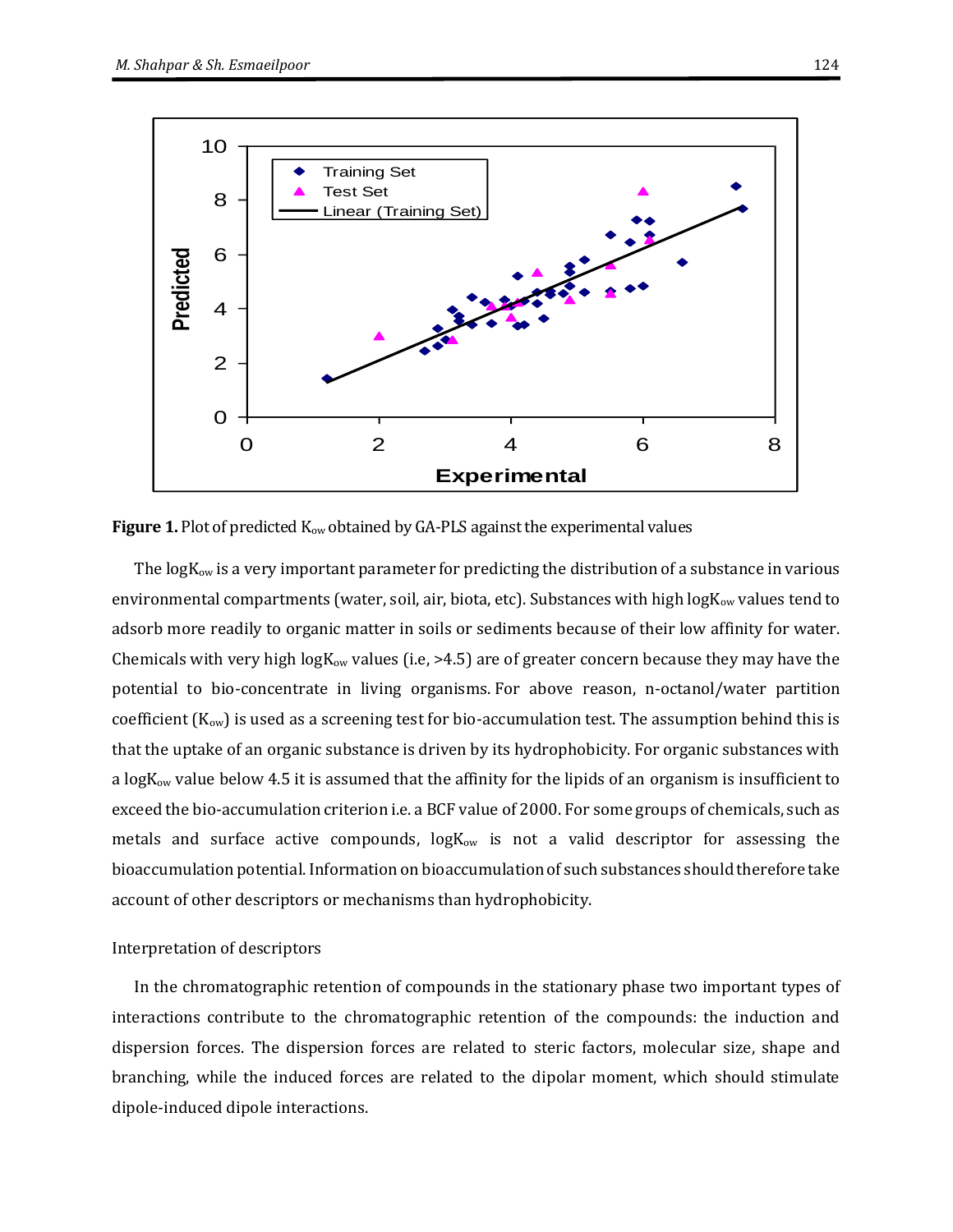Constitutional descriptors are most simple and commonly used descriptors, reflecting the molecular composition of a compound without any information about its molecular geometry. Number of C atoms, the average bond order of a C atom and the minimum atomic state energy for a C atom quantify the bond strength between the C atoms. A molecule locked in a rigid conformation due to strong intramolecular interactions is in fact less free to move and is expected to have a higher boiling point.

The hydrogen bonding is a measure of the tendency of a molecule to form hydrogen bonds. This is related to number of Hydrogen atoms (nH). Hydrogen-bonding may be divided into an electrostatic term and a polarization/charge transfer term.

The geometrical descriptors are suitable for complex-behaved properties, because they take into account the 3D-arrangement of atoms without ambiguities (as those appearing when using chemical graphs), as well as they do not depend on the molecular size and thus they are applicable to a large number of molecules with great structural variance, which have a characteristic common to all of them.

The GETAWAY (GEometry, Topology, and Atom-Weights Assembl Y) descriptors try to match 3Dmolecular geometry provided by the molecular influence matrix and atom relatedness by molecular topology, with chemical information by using different atomic weights. These descriptors are quickly computed from the atomic positions of the molecule atoms (hydrogens included).

The geometrical descriptors are suitable for complex-behaved properties, because they take into account the 3D-arrangement the atoms without ambiguities (as those appearing when using chemical graphs), as well as they do not depend on the molecular size and thus they are applicable to a large number of molecules with great structural variance, which have a characteristic common to all of them.

Gravitational index  $(G_2)$  (bond-restricted) is a geometrical descriptor that reflecting the mass distribution in a molecule and defined as Eq. (5)

$$
G_2 = \sum_{a=1}^{A} \left( \frac{m_i \cdot m_j}{r_{ij}} \right)_a \tag{5}
$$

Where  $m_i$  and  $m_j$  are the atomic masses of the considered atoms;  $r_{ij}$  the corresponding interatomic distances; and A the number of all pairs of bonded atoms of the molecule. This index is related to the bulk cohesiveness of the molecules, accounting, simultaneously, for both atomic masses (volumes) and their distribution within the molecular space. This index can be extended to any other atomic property different from atomic mass, such as atomic polarizability, atomic, van der Waals volumeetc.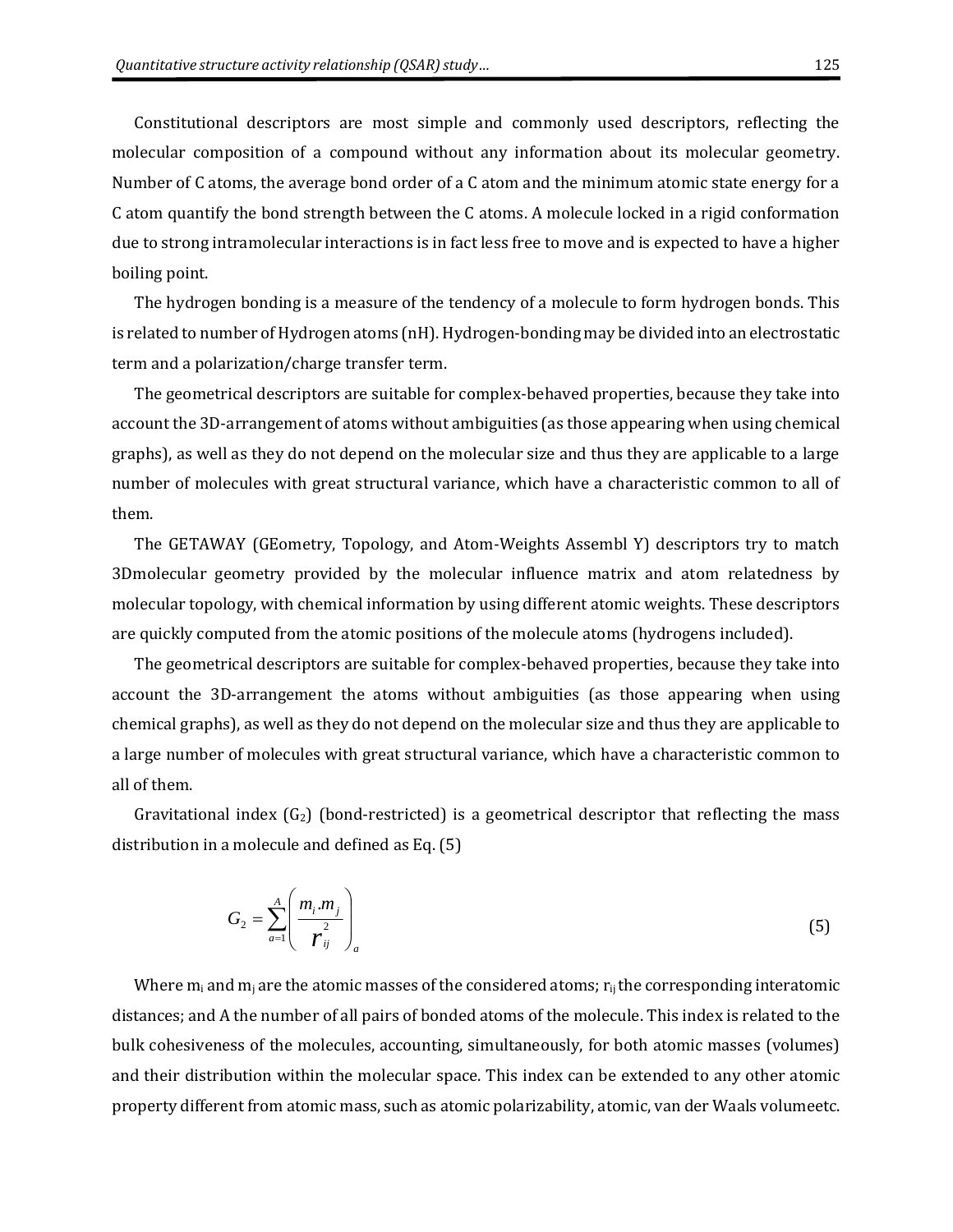Topological descriptors are based on a graph representation of the molecule. They are numerical quantifiers of molecular topology obtained by the application of algebraic operators to matrices representing molecular graphs and whose values are independent of vertex numbering or labeling. They can be sensitive to one or more structural features of the molecule such as size, shape, symmetry, branching and cyclicity and can also encode chemical information concerning atom type and bond multiplicity.

Although these descriptors are often successful in rationalizing  $\log K_{ow}$  of petroleum substances, they cannot account for conformational changes and they do not provide information about electronic influence through bonds or across space. For that reason, quantum chemical descriptors are used in developing QSAR.

 Quantum chemical descriptors were defined in terms of atomic charges and used to describe electronic aspects both of the whole molecule and of particular regions, such atoms, bonds, and molecular fragments. They include thermodynamic properties (system energies) and electronic property (HOMO energy). The HOMO as an electron donor represents the ability to donate an electron. The HOMO energy plays a very important role in the nucleophylic behavior and it represents molecular reactivity as a nucleophyle [13].

 From the above discussion, it can be seen that the particle size, hydrogen bonding and electrostatic interactions are the likely three factors controlling the  $log K<sub>ow</sub>$  of these compounds. All the descriptors involved in the model, which have explicit physical meaning, may account for the structure responsible for the  $log K<sub>ow</sub>$  of these compounds.

#### Model validation and statistical parameters

The applied internal (leave-group-out cross validation (LGO-CV)) and external (validation set) validation methods were used for the predictive power of models. In the leave-group-out procedure one compound was removed from the data set, the model was trained with the remaining compounds and used to predict the discarded compound. The process was repeated for each compound in the data set. The predictive power of the models developed on the selected training set is estimated on the predicted values of validation set chemicals. The data set should be divided into three new subdata sets, one for calibration and prediction (training), and the other one for validation sets. The calibration set was used for model generation. The prediction set was applied deal with overfitting of the network, whereas validation set which its molecules have no role in model building was used for the evaluation of the predictive ability of the models for external set [14, 15].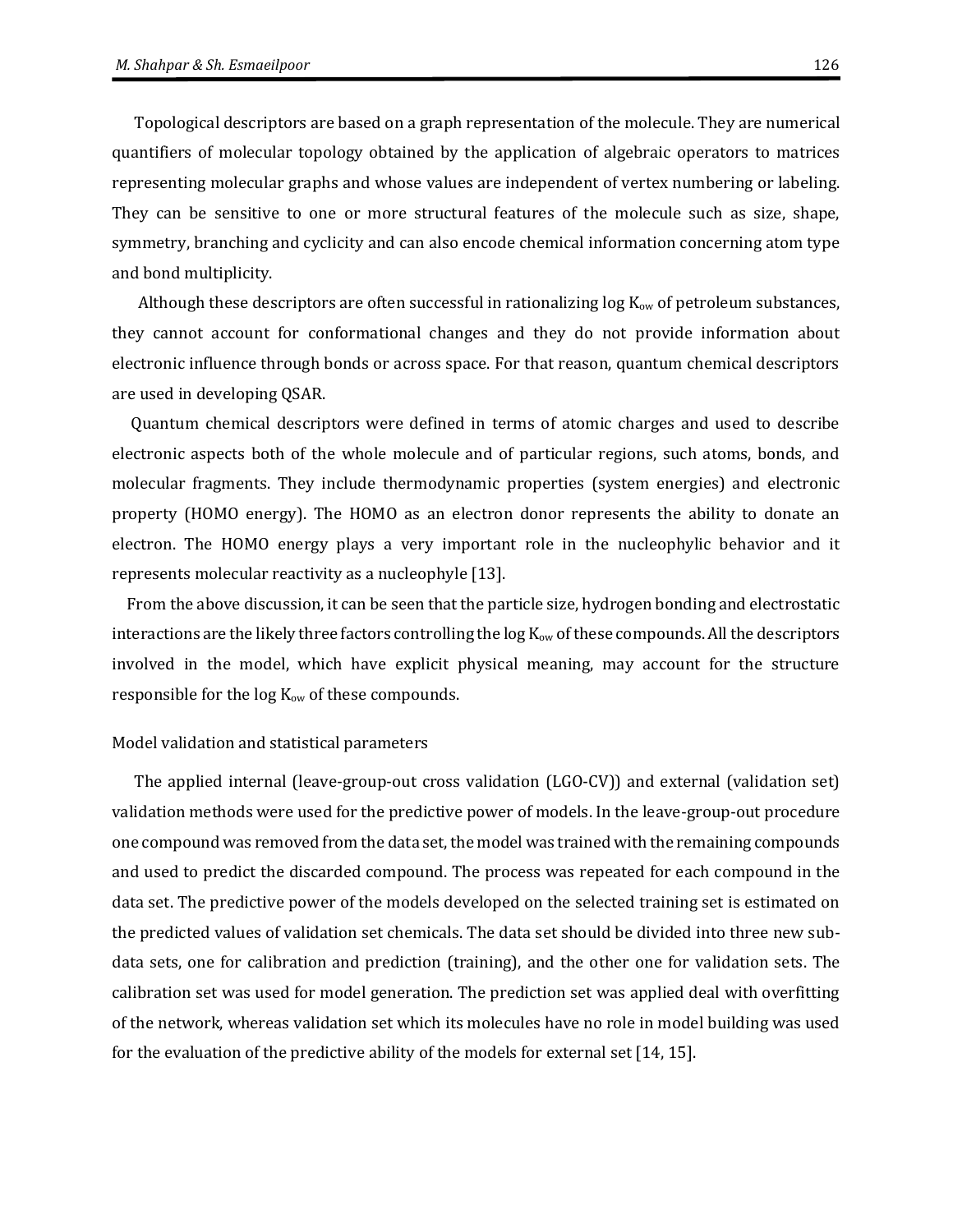In the other hand by means of training set, the best model is found and then, the prediction power of it is checked by validation set, as an external data set. In this work, from all 52 components, 30 components are in calibration set, 10 components are in prediction set and 12 components are in validation set). The result clearly displays a significant improvement of the QSAR model consequent to non-linear statistical treatment and a substantial independence of model prediction from the structure of the validation molecule. In the above analysis, the descriptive power of a given model has been measured by its ability to predict partition of unknown petroleum substances.

For the constructed models, some general statistical parameters were selected to evaluate the predictive ability of the models for log  $K_{ow}$  values. In this case, the predicted log  $K_{ow}$  of each sample in prediction step was compared with the experimental acidity constant.

Root mean square error (RMSE) is a measurement of the average difference between predicted and experimental values, at the prediction step. RMSE can be interpreted as the average prediction error, expressed in the same units as the original response values. Its small value indicates that the model predicts better than chance and can be considered statistically significant. The RMSE was obtained by the following formula:

$$
RMSE = \left[\frac{1}{n}\sum_{i=1}^{n} (y_i - y_i)^2\right]^{\frac{1}{2}}
$$
(6)

The other statistical parameter was relative error (RE) that shows the predictive ability of each component, and is calculated as:

$$
RE(\%) = 100 \times \left[ \frac{1}{n} \sum_{i=1}^{n} \frac{(y_i^{\land} - y_i)}{y_i} \right]
$$
 (7)

The predictive ability was evaluated by the square of the correlation coefficient  $(R<sup>2</sup>)$  which is based on the prediction error sum of squares and was calculated by following equation:

$$
R^{2} = \frac{\sum_{i=1}^{n} (y_{i}^{\wedge} - \bar{y})}{\sum_{i=1}^{n} (y_{i} - \bar{y})}
$$
(8)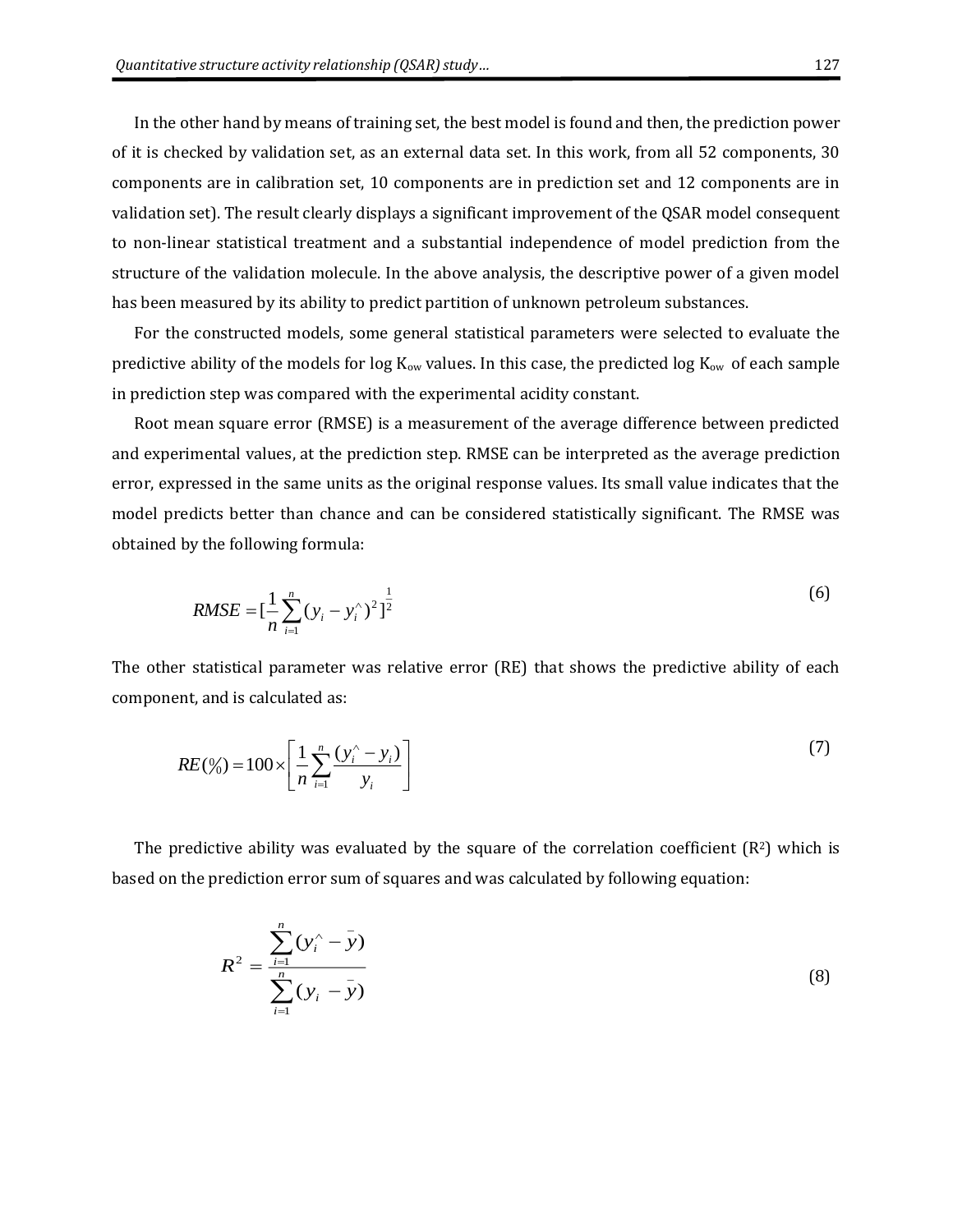Where  $y_i$  is the experimental log K<sub>ow</sub> in the sample i,  $\hat{y}_i$  represented the predicted log K<sub>ow</sub> in the

sample i,  $y$  is the mean of experimental log  $K_{ow}$  in the prediction set and n is the total number of samples used in the validation set.

The main aim of the present work was to assess the performances of GA-PLS, for modeling the log Kow of compounds. The procedures of modeling including descriptor generation, splitting of the data, variable selection and validation were the same as those performed for modeling of the log  $K_{ow}$  of petroleum substances.

#### **Conclusion**

In this research, an accurate QSAR model for estimating the octanol-water partition coefficients of environmental toxic of petroleum substances was developed by employing the GA-PLS technique. This model has good predictive capacity and excellent statistical parameters. It is easy to notice that there was a good prospect for the GA-PLS application in the QSAR modeling. It can also be used successfully to estimate the  $K_{ow}$  for new compounds or for other compounds whose experimental values are unknown. This is the first research on the QSAR which uses GA-PLS for presiction octanolwater partition coefficients of some of environmental toxic of petroleum substances.

### **References**

- [1]. Mehrotra K.N., Upadhyaya S.K. *Recl. Trav. Chim. Pays-Bas.*, 1987, **106**:625
- [2]. Nazaré M., Couto P.F.S., Basto M.P., Vasconcelo, M.T. *Chemosphere*, 2011, **84**:1052
- [3]. Abdel-Shafy [H.I. , Mansour](http://www.sciencedirect.com/science/article/pii/S1110062114200237) M.S.M. [J. Pet.](http://www.sciencedirect.com/science/journal/11100621), 2016, **25**:107
- [4]. Guarino C., Spada V., Sciarrillo R. *Chemosphere*, 2017, **170**:10
- [5]. Wu M., Li W., Ick W., Ye X., Kost D., Chen L. *Chemosphere*, 2017**, 169**:124
- [6]. Papa E., Dearden J.C., Gramatica P., *Chemosphere*, 2007, **67**:351
- [7]. Sharma D., Narasimhan B., Kumar P., Jalbout A. *Eur. J. Med. Chem*., 2009, **44**:1119
- [8]. Kar S., Roy K., J. *Hazard. Mater*., 2010, **177**:344
- [9]. Noorizadeh H., Noorizadeh M., *Med Chem Res*., 2014, **13**:264
- [10]. Van Dijck G., Van Hulle M.M. *Chemom. Intell. Lab. Syst*., 2011, **107**:318
- [11]. Noorizadeh H., Farmany A., *Environ Sci Pollut Res*., 2011, **8**:148
- [12]. Ribeiro J.S., Augusto F., Salva T.J.S., Thomaziello R.A., Ferreira M.M.C. *Anal. Chim. Acta*., 2009, **634**:172
- [13]. Todeschini R., Consonni V. Handbook of Molecular Descriptors, Wiley/VCH, Weinheim, 2000
- [14]. Deeb O., *Chemom. Intell. Lab. Syst*., 2010, **104**:181